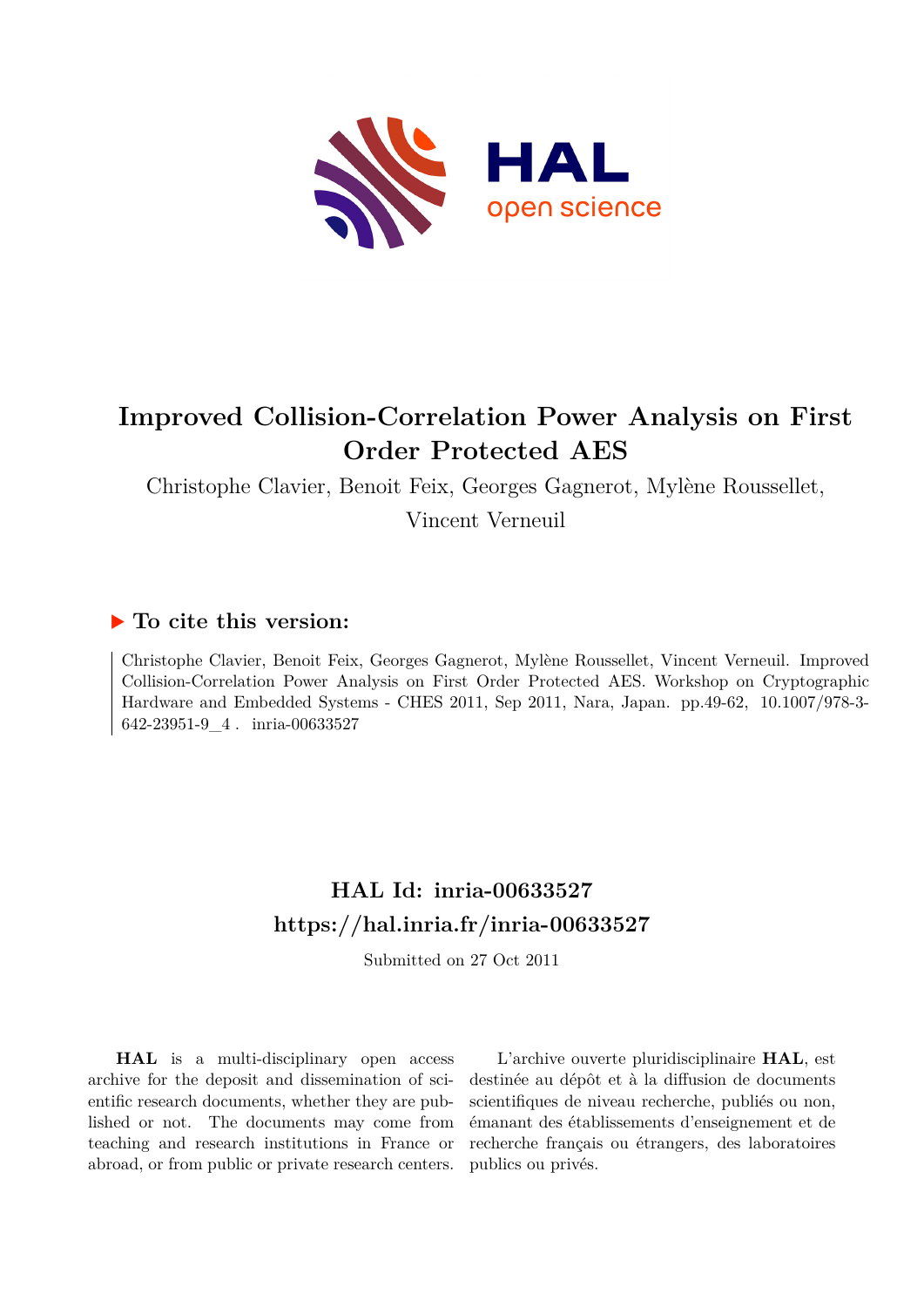# Improved Collision-Correlation Power Analysis on First Order Protected AES

Christophe Clavier<sup>1</sup>, Benoit Feix<sup>1,2</sup>, Georges Gagnerot<sup>1,2</sup>, Mylène Roussellet<sup>2</sup>, and Vincent Verneuil<sup>2,3</sup>

> $1$  XLIM-CNRS, Université de Limoges, France firstname.familyname@unilim.fr 2 INSIDE Secure, Aix-en-Provence, France firstname-first-letterfamilyname@insidefr.com <sup>3</sup> Institut de Mathématiques de Bordeaux, France

Abstract. The recent results presented by Moradi et al. on AES at CHES 2010 and Witteman et al. on square-and-multiply always RSA exponentiation at CT-RSA 2011 have shown that collision-correlation power analysis is able to recover the secret keys on embedded implementations. However, we noticed that the attack published last year by Moradi et al. is not efficient on correctly first-order protected implementations. We propose in this paper improvements on collision-correlation attacks which require less power traces than classical second-order power analysis techniques. We present here two new methods and show in practice their real efficiency on two first-order protected AES implementations. We also mention that other symmetric embedded algorithms can be targeted by our new techniques.

Keywords: Advanced Encryption Standard, Side Channel Analysis, Collision, Correlation, DPA, Masking.

## 1 Introduction

Side-channel analysis was introduced by Kocher et al. in 1998 [9] and marks the outbreak of this new research field in the applied cryptography area. Meanwhile, many side-channel techniques have been published. For example Brier et al. proposed the Correlation Power Analysis (CPA) [4] which has shown to be very efficient as it significantly reduces the number of curves needed for recovering a secret key, and more recently the Mutual Information Analysis from Gierlichs et al. [7] has generated a lot of interest.

Since side-channel attacks potentially concern any kind of embedded implementations of symmetric or asymmetric algorithms, it is recommended to apply various masking countermeasures (among others) in sensitive products [1,14]. Second-order or higher-order side-channel analysis can however defeat such countermeasures by combining leakages from different instants of the execution of an algorithm and canceling the effect of a mask [12,13]. Such attacks are considered

Published in B. Preneel and T. Takagi (Eds), CHES 2011, LNCS vol. 6917, pp. 49-62, Springer, 2011.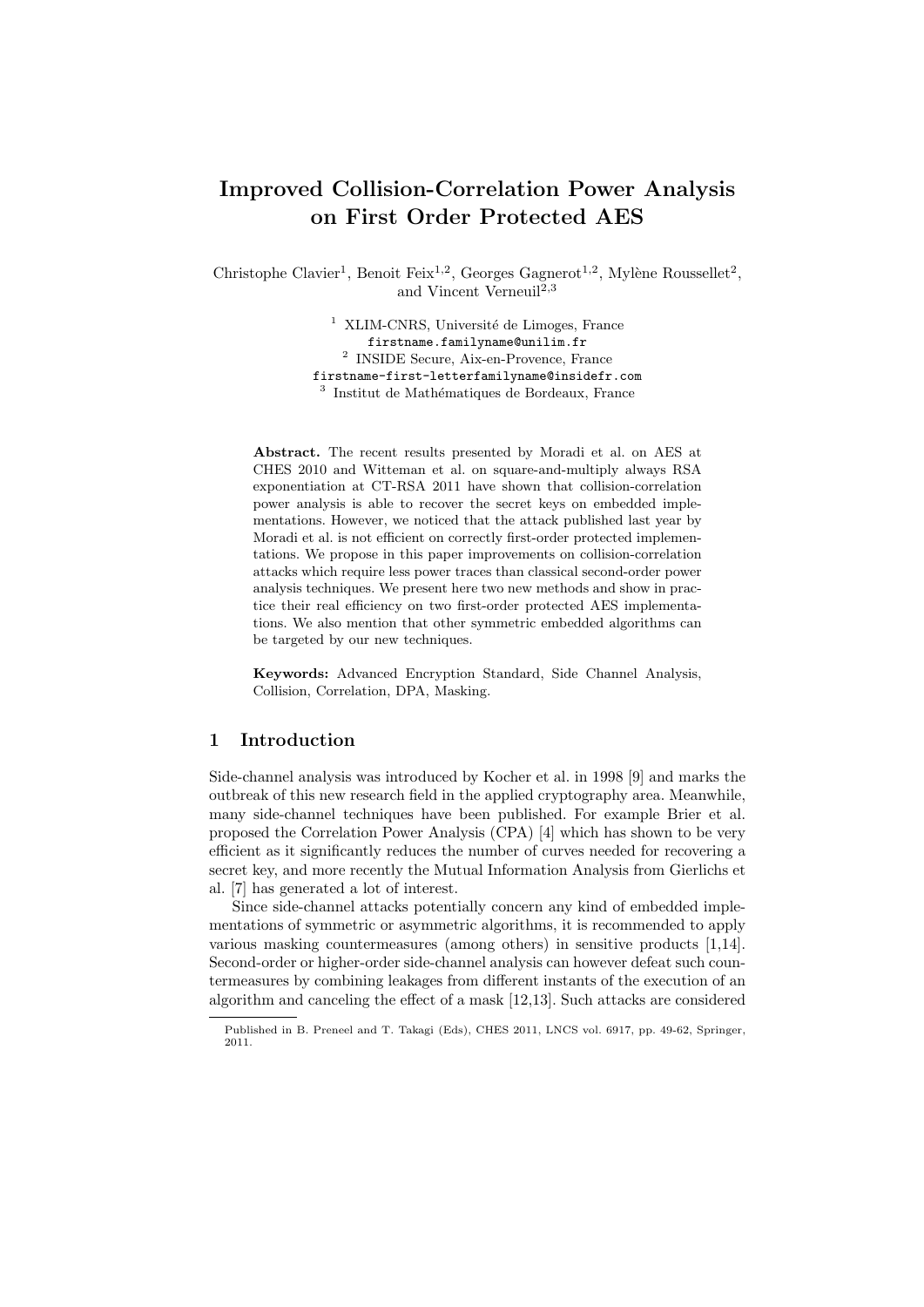very difficult to implement and generally require an important number of power curves.

A specific approach for side-channel analysis is using information leakages to detect collisions between data manipulated in algorithms. Side-channel collision attacks against a block cipher were first proposed by Schramm et al. in 2003 [19]. Their attack uses differential analysis to exploit collisions in adjacent S-Boxes of the DES algorithm. In [18] an attack against the AES is proposed to detect collisions in the output of the first round MixColumns. Later, Bogdanov [2] improved this attack by looking for equal S-Boxes inputs in several AES executions. He then studied in [3] statistical techniques to detect collisions between power curves. Two recent papers have updated the state-of-the-art by introducing correlation based collision detection: Moradi et al. [15] proposed a collision attack to defeat an AES implementation using masked S-Boxes, while Witteman et al. [22] applied a cross-correlation analysis to an RSA implementation using message blinding.

In this paper, we present two collision-correlation attacks on software AES implementations protected against first-order power analysis using masked S-Boxes and practical results on both simulated and real power curves. Our attacks are much more efficient and generic compared to the one presented in [15]. Moreover we believe our techniques to be applicable to other embedded implementations of symmetric block ciphers.

The remainder of the paper is organized as follows: Section 2 presents the two AES first-order protected implementations targeted by our study. Then in Section 3 we present our attacks and practical results on simulated power curves and on a physical integrated circuit. In Section 4 we compare our technique with second-order power analysis. Section 5 deals with the possible countermeasures and finally we conclude this paper in Section 6.

### 2 Targeted Implementations

The AES Algorithm. For the sake of simplicity in this paper we focus on the AES-128 which includes 10 rounds, each one decomposed into four functions: AddRoundKey, SubBytes, ShiftRows and MixColumns. It encrypts a 128-bit message  $M = (m_0, \ldots, m_{15})$  using a 128-bit secret key  $K = (k_0, \ldots, k_{15})$  and produces a 128-bit ciphertext  $C = (c_0, \ldots, c_{15})$ . Note however that the techniques presented in this paper are easily applicable to AES-192 and AES-256.

The only non-linear function of the AES is SubBytes (also referred to as the S-Boxes  $S$  in the following) which is a substitution function defined by the pseudo-inversion I in  $GF(2^8)$  and an affine transformation. In this paper, we consider the two following solutions that have been proposed to protect this function against first-order attacks.

#### 2.1 Blinded Lookup Table

The first targeted implementation uses a masked substitution table as proposed by Kocher et al.  $[10]$  and Akkar et al.  $[1]$ . This masked table  $S'$  is defined by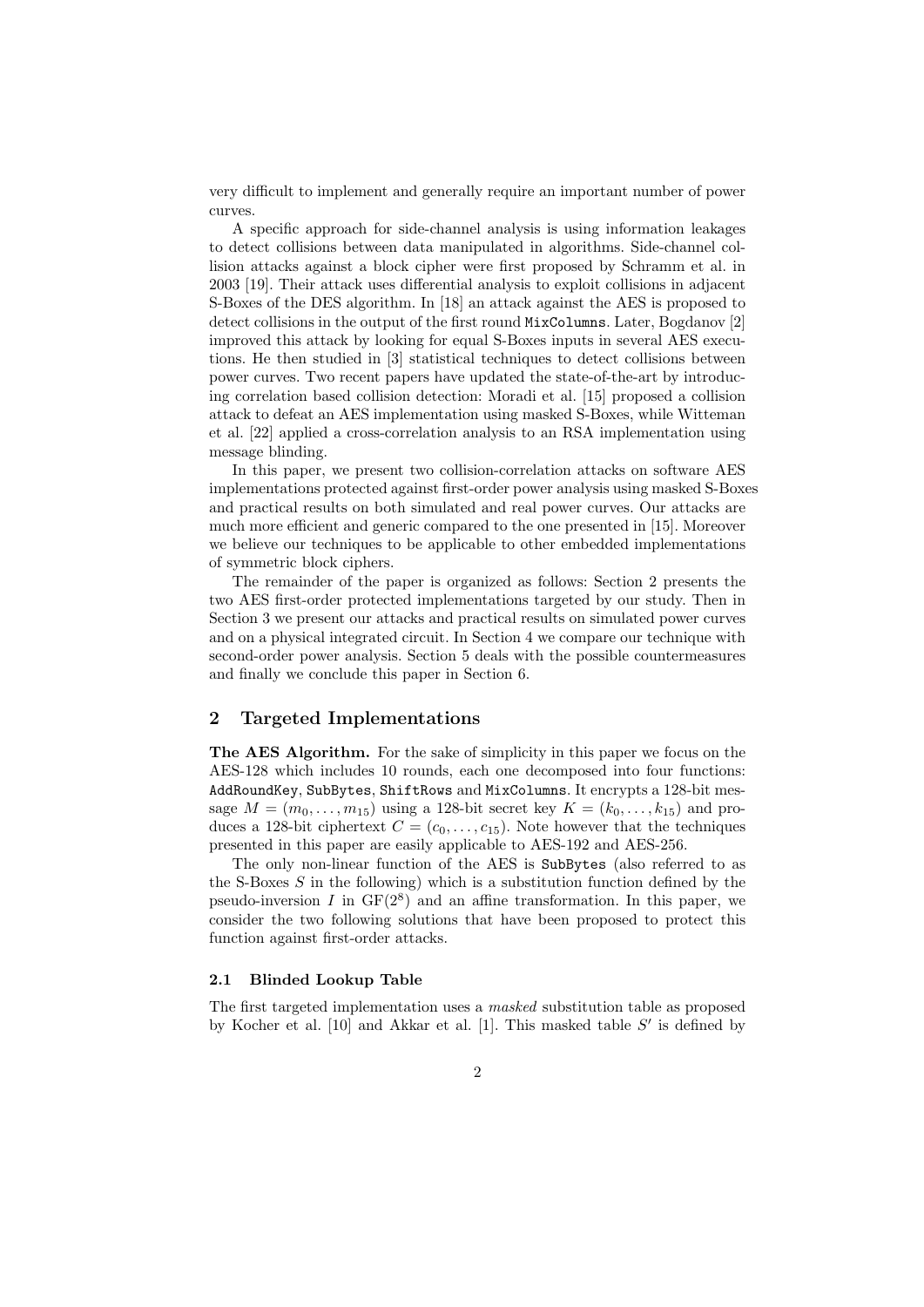$S'(x_i \oplus u_i) = S(x_i) \oplus v_i$ , with  $u_i$  (resp.  $v_i$ ) the mask of the *i*-th input byte  $x_i$ (resp. output byte) of function SubBytes,  $x_i, y_i, u_i, v_i \in \text{GF}(2^8), 0 \le i \le 15$ . This table is usually computed before the AES execution and stored in volatile memory.

We further consider that the same masks  $u$  and  $v$  are applied on all S-Boxes during one execution (or a round at least) of the algorithm, i.e.  $u_i = u$  and  $v_i = v$  for  $0 \le i \le 15$ . We believe that this hypothesis is realistic for embedded security products considering that an expensive recomputation of the 256-byte substitution table  $S'$  is necessary for each new pair  $(u, v)$  and that the storage of many masked tables is not conceivable in memory constrained devices.

#### 2.2 Blinded Inversion Calculation

An alternative solution has been proposed by Oswald et al. [16] and improved on by Canright et al. [5]. It consists in computing the inversion in  $GF(2^8)$  using a multiplicative mask. To do this efficiently it is proposed to decompose the computation using inversions in the subfield  $GF(2^4)$  (and possibly in  $GF(2^2)$ ). Such masking method is well suited for hardware implementations.

We recall some properties of the masked inversion. Let  $I'$  denote the masked pseudo-inversion such that  $I'(x_i \oplus u_i) = I(x_i) \oplus u_i$ . The element  $x_i \oplus u_i$  in  $GF(2^8)$ is mapped to a couple  $(x_{i,h} \oplus u_{i,h}, x_{i,l} \oplus u_{i,l})$  of  $GF(2^4)$  such that  $x_i \oplus u_i \cong$  $(x_{i,h} \oplus u_{i,h})X + (x_{i,l} \oplus u_{i,l})$ . As detailed in [16] many calculations occur on these subfield elements to compute the masked inversion of  $x_i \oplus u_i$ . The exact details of these computations can be found in [16]. Note that in these formulas neither  $x_{i,h}$  nor  $x_{i,l}$  is directly inversed in  $GF(2<sup>4</sup>)$  but the following value:

$$
d_i \oplus u_{i,h} = x_{i,h}^2 \times 14 \oplus (x_{i,h} \times x_{i,l}) \oplus x_{i,l}^2 \oplus u_{i,h} .
$$

Then the masked inversion in  $GF(2^4)$  of  $d_i \oplus u_{i,h}$  gives  $d_i^{-1} \oplus u_{i,h}$  and is used to compute  $I'(x_i \oplus u_i)$ .

The 16 input bytes of SubBytes are blinded using different masks  $u_i$ , but one can notice that input and output masks of the inversion stage are identical. Therefore another threat to take into consideration is the zero value power analysis. This technique has been introduced in [8] and [11], and recently implemented on the masked inversion in [15]. Finally, note that the technique presented in this paper also applies to the improved version of Canright et al. [5] when input and output of the inversion are masked with the same value.

#### 2.3 Measurements and Validation of Implementations

Curve Acquisition. We have developed software implementations on a contact smart card using a 16-bit RISC CPU with low power consumption. Two different methods were used to validate our attacks.

First, we used *simulated curves*: a proprietary tool was used to simulate power curves based on the chip architecture and the code executed. This tool generates ideal power consumption curves without any noise which enables to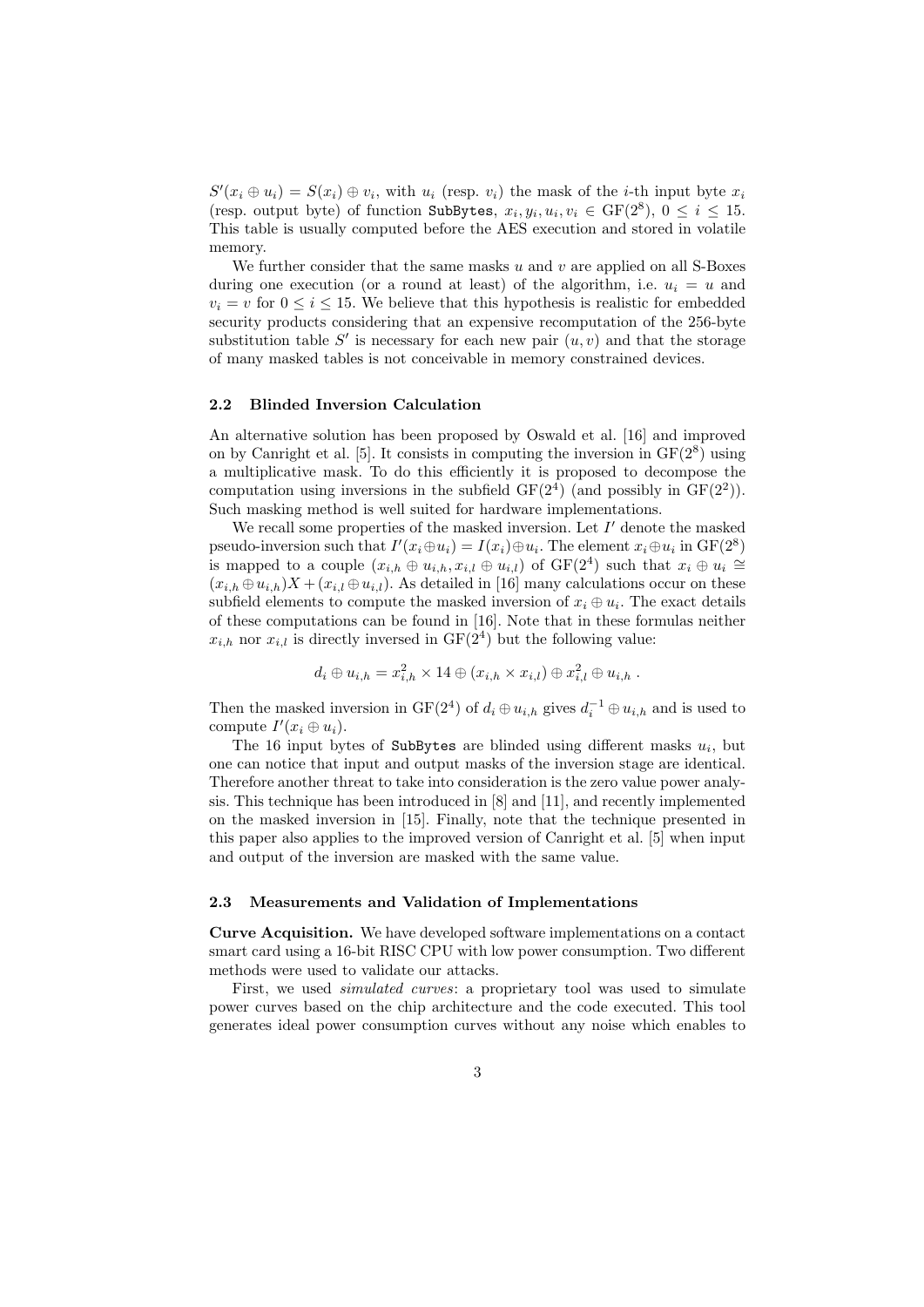validate in practice the resistance of an implementation to a set of side-channel attacks leaving aside the acquisition and signal processing problems.

Second, we used *real curves*: we made physical measurements on the chip itself using a MicroPross MP100 reader and a Lecroy WavePro numerical oscilloscope.

First-Order Resistance Validation. Since our aim was to present techniques able to defeat first-order protected devices, we performed the classical first-order differential and correlation analysis on the two implementations presented above, before testing our collision attacks.

To do so, we applied DPA and CPA on the AddRoundKey, SubBytes and MixColumns functions at the first and the last rounds of our implementations. We also performed detailed SPA for each input byte value using many average curves to detect any noticeable (biased) power traces that would reveal a potential leakage. In any case no leakage were observed. We also verified that both implementations were immune to zero value power analysis and to the attack presented by Moradi et al.

We have thus verified that to the best of our knowledge both considered AES implementations are resistant to known first-order attacks. Nevertheless we present in the next section two new collision-correlation techniques which jeopardize these implementations.

### 3 Description of our Attacks

In this section, we present the general principle of collision-correlation attacks and then detail how it can be applied on the two considered AES implementations.

#### 3.1 The Collision-Correlation Method

The principle of the attacks presented in this paper is to detect internal collisions between data processed in blinded S-Boxes on the first round of an AES execution. We demonstrate in the following that if i) we are able to detect that the same data is processed at instants  $t_0$  and  $t_1$ , and ii) the S-Boxes are blinded such that either the same mask is applied to all message bytes or the mask is identical at the input and the output of each S-Box, then it is possible to infer information on the secret key with very few curves.

In the following, we will denote  $(T^n)_{0 \leq n \leq N-1}$  a set of N power traces captured from a device processing  $N$  encryptions of the same message  $M$ . Then we consider two instructions<sup>1</sup> whose processing starts at times  $t_0$  and  $t_1$  and denote l the number of points acquired per instruction processing. As depicted

<sup>1</sup> In our attacks we only consider the correlation between two identical instructions, but it may even be possible to detect that two different instructions manipulate identical data, e.g. by spotting a data bus using EMA.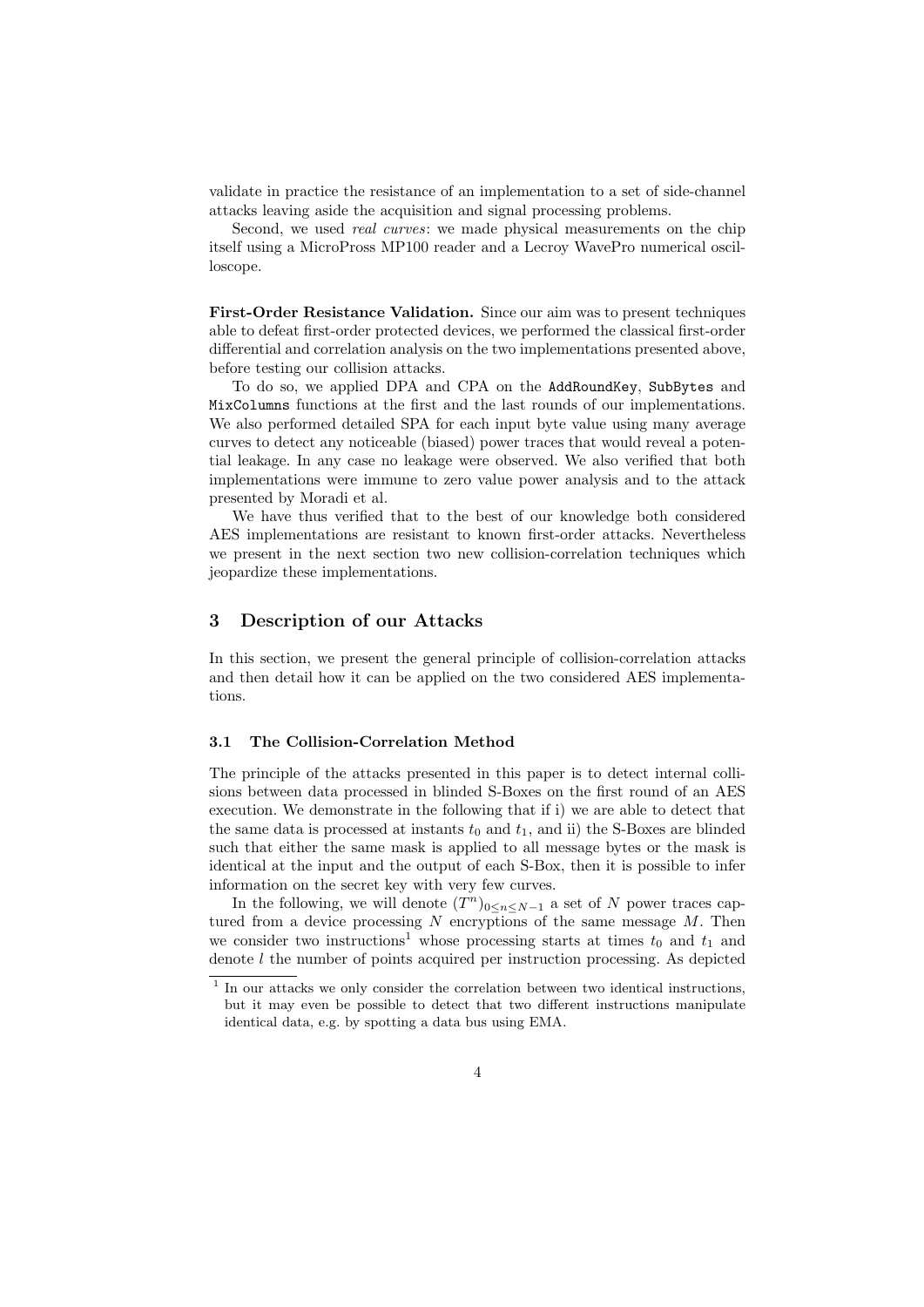in Fig. 1 we finally consider  $\Theta_0 = (T_{t_0}^n)_n$  and  $\Theta_1 = (T_{t_1}^n)_n$  the two series of power consumptions segments at instants  $t_0$  and  $t_1$ .



Fig. 1. General description of the collision-correlation attack

Note that in practice the N power curves should start at the same instant of the encryption and be perfectly aligned. Such conditions generally require signal processing to be performed first. Note also that as the sampling rate is usually such that  $l > 1$  points are acquired per instruction, we can generalize the definition of  $\Theta_0$  and  $\Theta_1$  as being series of *l*-sample curve segments instead of series of single power consumption samples.

The final stage of the attack consists in applying a statistical treatment to  $(\Theta_0, \Theta_1)$  in order to identify if the same data was involved in  $T_{t_0}^n$  and  $T_{t_1}^n$  for  $0 \leq n \leq N-1$ . Let Collision $(\Theta_0, \Theta_1)$  denote a decision function returning true or false depending on whether this property is presumed to be fulfilled or not. Such a decision function would usually compare the value of a synthetic criterion with a practically determined threshold. Possible examples of such a criterion include the mean<sup>2</sup> squared difference, the least squared difference with binary or ternary voting [3], and the maximum Pearson correlation factor. As we used this latter criterion in our study, we recall that an estimation of the Pearson correlation factor between series of curve segments  $\Theta_0$  and  $\Theta_1$  at time offset  $t$   $(0 \le t \le l-1)$  expressed as

$$
\hat{\rho}_{\Theta_0,\Theta_1}(t) = \frac{\text{Cov}(\Theta_0(t), \Theta_1(t))}{\sigma_{\Theta_0(t)}\sigma_{\Theta_1(t)}} \n= \frac{N \sum (T^n_{t_0+t} T^n_{t_1+t}) - \sum T^n_{t_0+t} \sum T^n_{t_1+t}}{\sqrt{N \sum (T^n_{t_0+t})^2 - (\sum T^n_{t_0+t})^2} \sqrt{N \sum (T^n_{t_1+t})^2 - (\sum T^n_{t_1+t})^2}}
$$

The mean being taken over the  $N$  traces as well as over the  $l$  samples.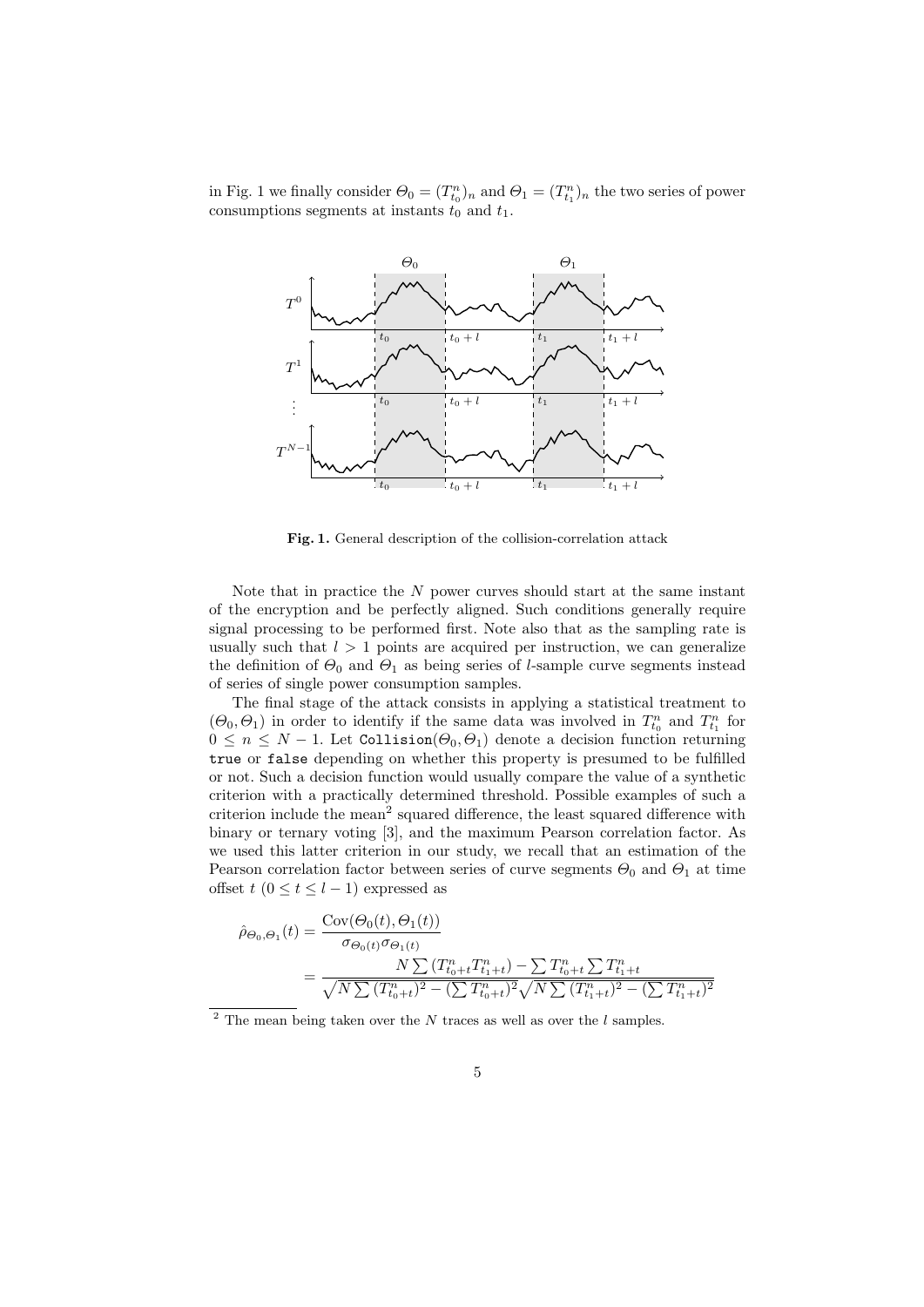where summations are taken over  $0 \le n \le N - 1$ , and  $\Theta_i(t) = (T_{t_i+t}^n)_n$  for  $i \in \{0, 1\}.$ 

Collision $(\Theta_0, \Theta_1)$  thus consists in comparing  $\max_{0 \leq t \leq l-1} (\hat{\rho}_{\Theta_0, \Theta_1}(t))$  to a given threshold. In our experiments a preliminary characterization of the targeted device enabled us to find proper values for l and the threshold.

Note that in this collision-correlation technique we compute the correlation factor between a set of real power consumptions  $\Theta_0$  with another set of real power consumptions  $\Theta_1$ , rather than with model dependent estimations. As Bogdanov already described in [3] about binary and ternary voting techniques, an interesting property of this method is that, unlike Hamming weight based CPA, our criterion does not rely on a particular leakage model. The consequences of this are that i) the attack is more generic and requires much less knowledge of the targeted device, and ii) the secret S-Boxes may be attacked as well as known ones.

As said above, correlating two instants (curve segments) on different traces has already been applied by Moradi et al. [15] on a particular AES implementation. However they collect many traces obtained by encrypting random messages and average them according to the value of an S-Box input byte. This results in  $2<sup>8</sup>$  averaged curves for each byte position, from which they try to detect collisions between two bytes. They successfully carried out this attack on their implementation of the Canright et al. [5] first-order protected implementation. However as indicated by the authors their implementation presented a remaining first-order leakage based on zero-value attack. We applied Moradi's attack to the first-order protected implementations considered in this study without success. We thus consider that this attack is not applicable to most first-order protected implementations. Indeed averaging different traces implies the use of new random mask values which should spoil the influence of the unmasked data and make the collision of intermediate values undetectable. The technique we develop in this paper improves on Moradi's attack in order to detect data collisions by comparing two instants on a same trace and repeating it on many executions without the destructive averaging process. In the following we detail two applications of our attack on two different implementations.

Remark Collision based analyses are also known as cross-correlation attacks in [22] and *multiple-differential collision attacks* in [3]. We prefer the term *collision*correlation attacks since cross-correlation may be ambiguous depending on the context, and multiple-differential collision attacks seems us too generic for our method.

#### 3.2 Attack on the Blinded Lookup Table Implementation

First, we present an application using principle presented above on the implementation described in Section 2.1. This attack targets the execution of the first round SubBytes function. Each 16 masked input byte  $x'_i = x_i \oplus u$  is substituted by a masked output byte  $y_i' = y_i \oplus v$  where  $y_i' = S'(x_i')$ . We try to detect when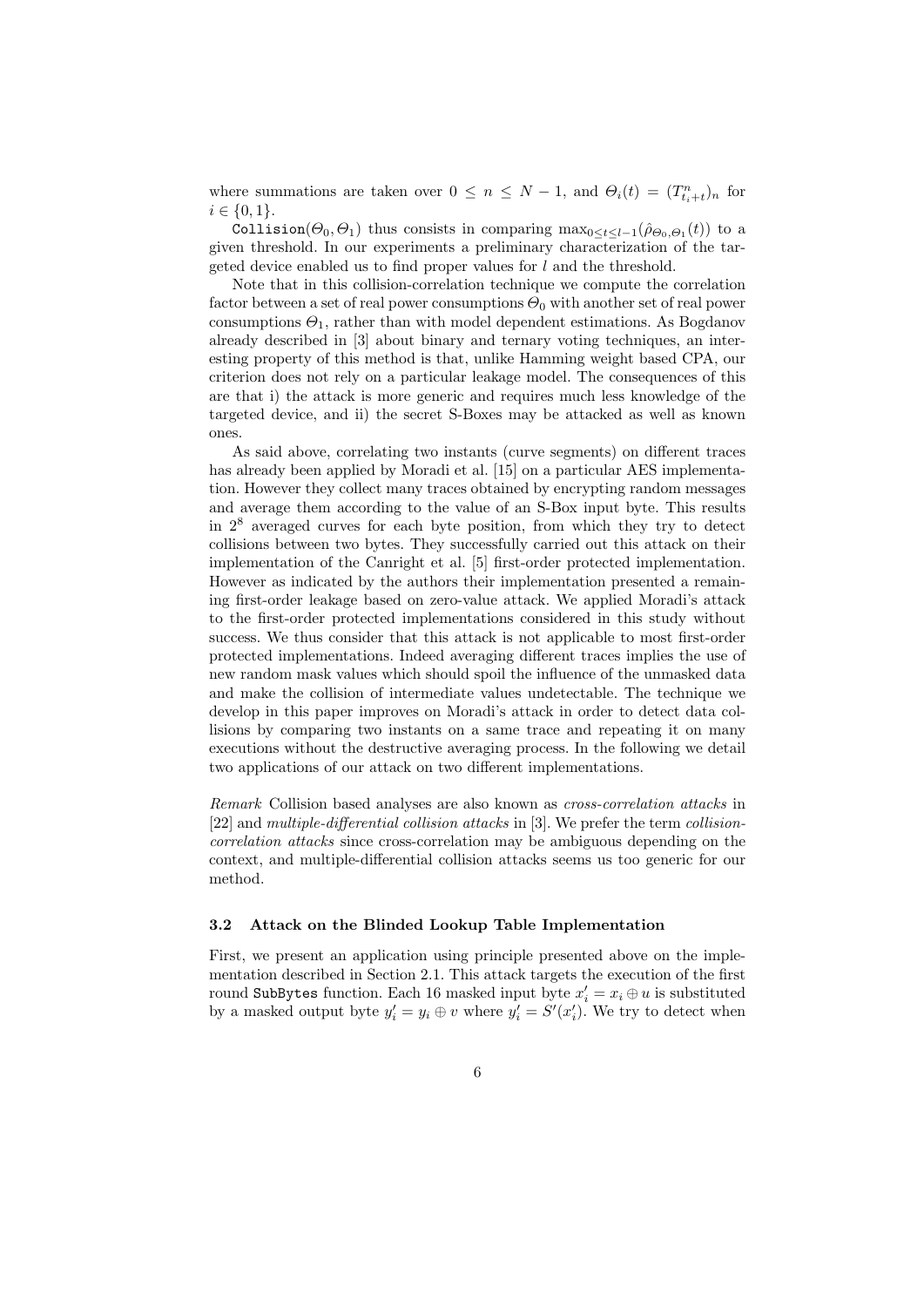two SubBytes inputs (and outputs) are equal within the first AES round as depicted on Fig. 2.



Fig. 2. Collision between the computation of two S-Boxes on bytes 4 and 9 on the blinded lookup table implementation

Detecting a collision in the first AES round between bytes  $i_1$  and  $i_2$  yields that  $x_i, \oplus u = x_i, \oplus u$  and considering that  $x_i = m_i \oplus k_i \oplus u$  implies the following relation of the two involved key bytes:

$$
k_{i_1} \oplus k_{i_2} = m_{i_1} \oplus m_{i_2} . \tag{1}
$$

Description. Practically, we encrypted N times the same message M and collected the  $N$  traces corresponding to the first AES round. For each of the  $N$ traces we identified the 16 instants  $t_i$  corresponding to the beginning of the computation  $S'(x_i \oplus u)$ . This allowed us to extract 16 segments from each trace and construct the series  $\Theta_i$  used for collision-correlation as explained in Section 3.1.

Performing Collision $(\Theta_{i_1}, \Theta_{i_2})$  for all the 120 possible pairs  $(i_1, i_2)$  yields a set of relations  $(i_1, i_2, m_{i_1} \oplus m_{i_2})$  given by Eq. (1). By repeating this process for several random messages M one can accumulate enough relations so that the secret key is recovered up to a guess on one key byte.

Based on 10 000 simulations we observed that on average 59 random messages (each one being encrypted  $N$  times) provide enough relations to retrieve the key up to an unknown byte.

Practical Results. We present hereafter our results on both simulated and real curves.

On simulated curves. The threshold of Collision was fixed to having at least one point among the l points correlation curve equal to 1. Under this condition our attack was successful for  $N = 16$ . Since a mean of 59 different messages are required, then  $16 \times 59 = 944$  traces are sufficient on the average for the attack to succeed on simulated curves.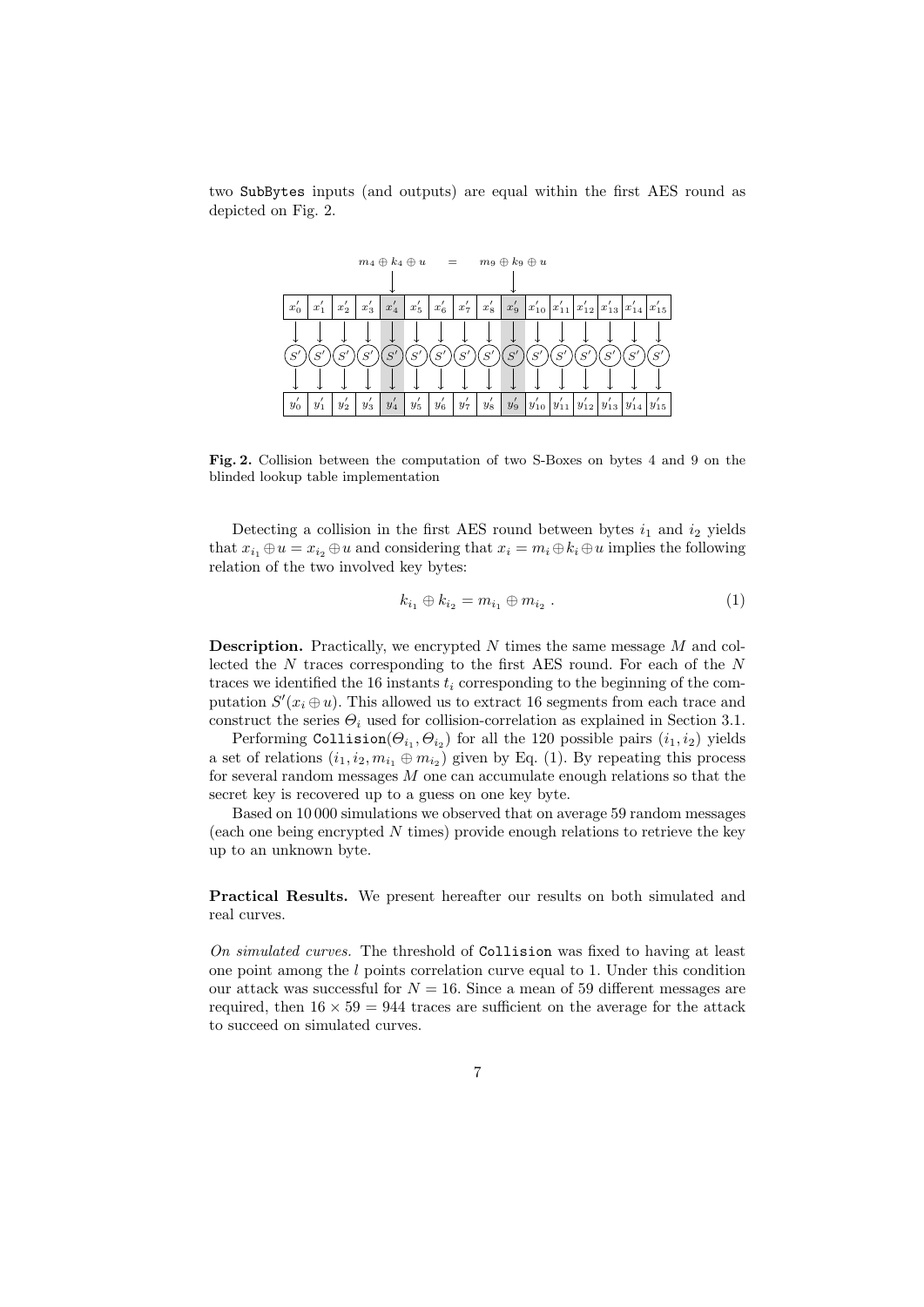Figures 3 and 4 show the correlation curves obtained for two different messages. Both figures present the 120 outputs of  $\hat{\rho}_{\Theta_{i_1},\Theta_{i_2}}(t), i_1 < i_2$  for each message. The black curve on Fig. 3 corresponds to a collision found for the first message, whereas the second message yields no collision.



Fig. 3. Correlation curves obtained for a message giving one collision (black curve)

![](_page_8_Figure_3.jpeg)

Fig. 4. Correlation curves obtained for a message giving no collision

On real curves. The attack was successful using  $N = 25$  so that less than 1500 traces allow to recover the key. Notice how few traces are needed to detect a collision by correlation. This confirms that the collision-correlation technique is much more efficient than classical model-based CPA which would not obtain high correlation levels with only 25 traces. Figure 5 shows an example of a correlation peak when an equality between two S-Box outputs occurs, while Fig. 6 shows the correlation curve when all S-Box outputs are different.

![](_page_8_Figure_6.jpeg)

Fig. 5. Correlation peak on real curves when a collision occurs (black curve)

![](_page_8_Figure_8.jpeg)

Fig. 6. No correlation peak occurs on real curves when intermediate data differ

Note that in the case of real curves the threshold is slightly different. To identify a clear relation between two S-Box outputs the correlation curve must be greater than 0.8 in the interval [130, 160]. So only these  $l = 30$  points must be considered when computing Collision $(\Theta_0, \Theta_1)$ .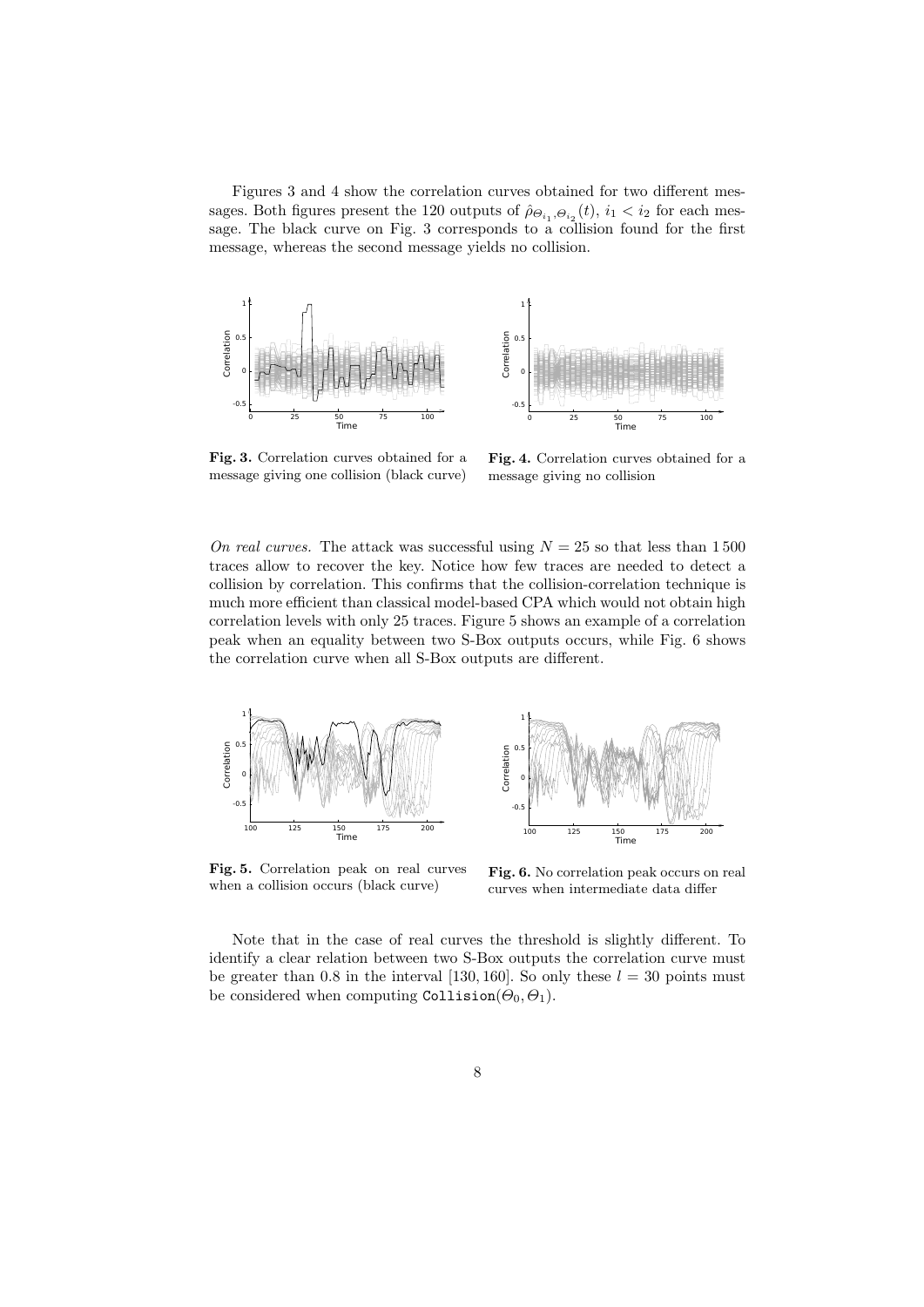**Attack Improvement.** The method for obtaining information about the key as described above basically exploits collision events where a pair  $(i_1, i_2)$  of indices gives a high correlation between  $\Theta_{i_1}$  and  $\Theta_{i_2}$  revealing the value of  $k_{i_1} \oplus k_{i_2}$ . While very informative, such collision events occur much less frequently than non-collision ones, that is when  $\Theta_{i_1}$  and  $\Theta_{i_2}$  show no significant correlation between each other. Non-collision events individually bring quite few information – namely that  $k_{i_1} \oplus k_{i_2}$  is different from  $m_{i_1} \oplus m_{i_2}$  – but they are so numerous that it appears worth trying to exploit them also.

As was already noted in [6,2], the problem of solving a set of equations involving sub-parts of the key can be formulated in terms of a labelled undirected graph. Each vertex i represents a key byte index and the knowledge of the XOR between two key bytes is represented by an edge  $(i_1, i_2)$  labelled with  $k_{i_1} \oplus k_{i_2}$ . At the beginning the graph does not include any edges. Each time a collision occurs between two unrelated key bytes a new edge is put on the graph and results in the merge of two connected components into a single larger one. All key byte values belonging to the same connected component can be derived from each other, and the goal of the attacker is to end up with a fully connected graph.

For a given message, only 0, 1, or 2 from the 120 pairs  $(i_1, i_2)$  lead to collisions in most cases. All other pairs reveal some impossible value for each  $k_{i_1} \oplus k_{i_2}$ . Gathering all the information provided by these non-collisions, for each  $(i_1, i_2)$ we maintain a blacklist of impossible values for the XOR of the two key bytes<sup>3</sup>.

Given the information provided by previous messages to the current graph and blacklists, we adaptively choose the next message in order to maximize its usefulness which we define as the number of pairs  $(i_1, i_2)$  where one can expect new information (either positive or negative) to be obtained. As a first idea we could define the penalty of a candidate message as the number of pairs  $(i_1, i_2)$ for which  $m_{i_1} \oplus m_{i_2}$  is already blacklisted. Obviously the chosen message should minimize the penalty. Actually this is slightly more complex and the definition of the penalty of a message should be refined. Indeed we must also consider cases where the message is useful for  $(i_1, i_2)$  and  $(i_1, i'_2)$  – that neither  $m_{i_1} \oplus m_{i_2}$  nor  $m_{i_1} \oplus m_{i'_2}$  are blacklisted – but the value of  $k_{i_2} \oplus k_{i'_2}$  is known to be precisely equal to  $m_{i_2} \oplus m_{i'_2}$ . In such a case the two usefulness opportunities brought by the message on pairs  $(i_1, i_2)$  and  $(i_1, i'_2)$  would bring the same information so that they should count for a single one and the penalty of that message must be increased by one.

In order to find a message with minimal penalty we devised a heuristic which works in two steps. In the first step we consider some random messages (say a few hundred) and select the one with the lowest penalty. This first step ends with a somewhat good candidate. Then in a second step we repeatedly attempt to decrease further the penalty by trying small modifications on this candidate until no more improvements occur by small modifications.

We simulated our method for adaptively choosing the messages. In these simulations we assumed that the attacker is always able to correctly distinguish

<sup>3</sup> Some of these blacklists must also be updated when two connected components are merged.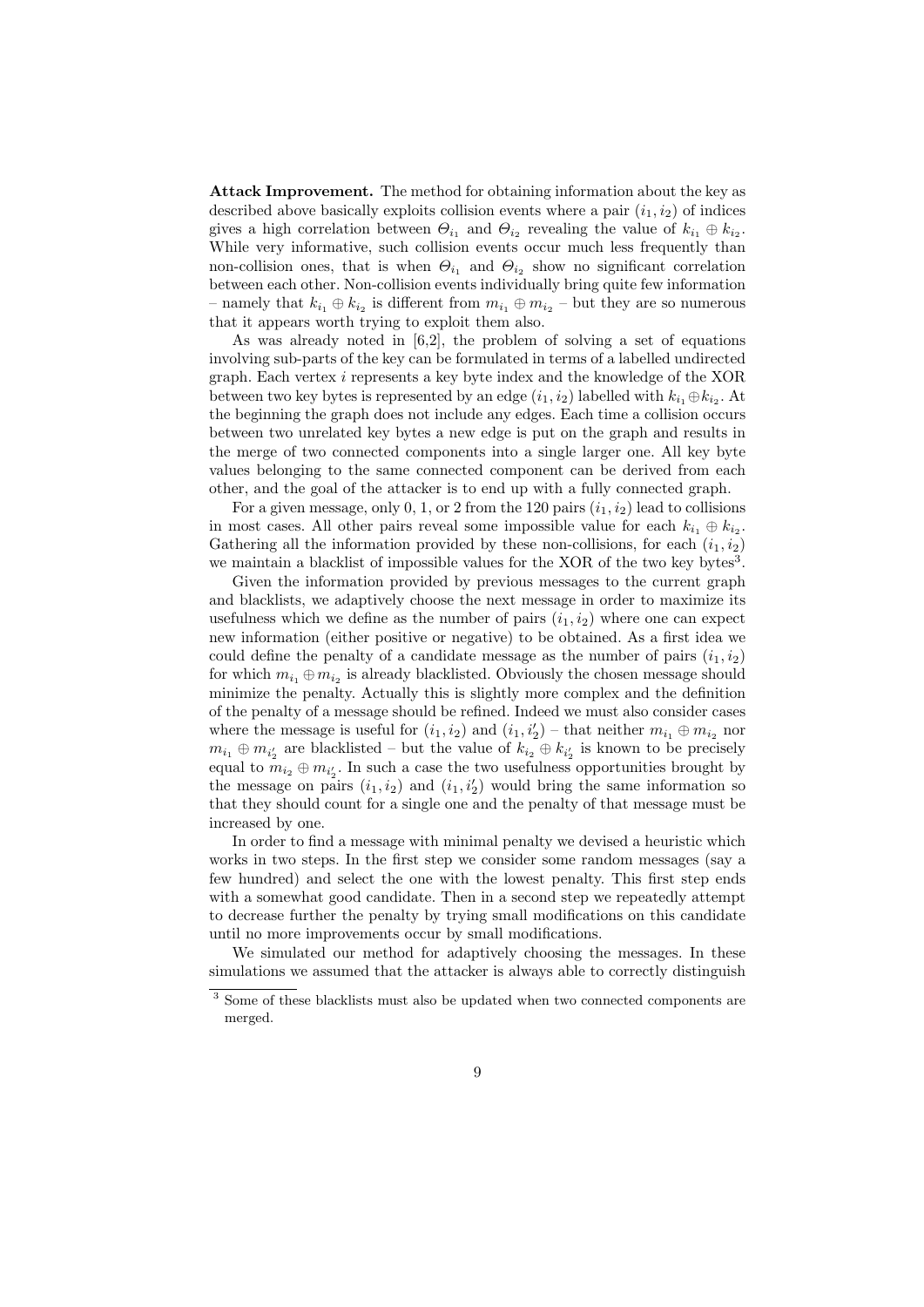between collision and non-collision events. Based on 1 000 simulations with random keys, we show that the key is fully recovered (up to the knowledge of one of its bytes) with as few as 27.5 messages instead of 59 messages with the basic method. As distinguishing between a collision and a non-collision necessitates only 25 traces per message, a mere 700 executions would suffice to recover the key by analysing real curves.

#### 3.3 Attack on the Blinded Inversion Implementation

The previous attack cannot be applied to the blinded inversion implementation described in Section 2.2 since the different S-Box input and output bytes are masked with different values  $u_i$ . However there may exist a possible leakage leading to what we may call a Zero & One value attack.

One can notice that values 0 and 1 produce a collision between the input and the output of the masked pseudo-inversion stage  $I'$  as depicted on Fig. 7. This is due to the following properties of the pseudo-inversion:

$$
I(0) = 0 \Rightarrow I'(0 \oplus u_i) = 0 \oplus u_i
$$
  

$$
I(1) = 1 \Rightarrow I'(1 \oplus u_i) = 1 \oplus u_i
$$

![](_page_10_Figure_5.jpeg)

Fig. 7. Collision between the input and the output on byte 3 of the blinded inversion  $I'$  (values 0 and 1 lead to a collision)

The two cases leading to a collision are indistinguishable from one another. Detecting a collision between the input and the output of a blinded inversion gives either  $x'_i = 0 \oplus u_i$  or  $x'_i = 1 \oplus u_i$  which reveals a key byte except one bit:

$$
k_i = m_i \quad \text{or} \quad k_i = m_i \oplus 1 \; .
$$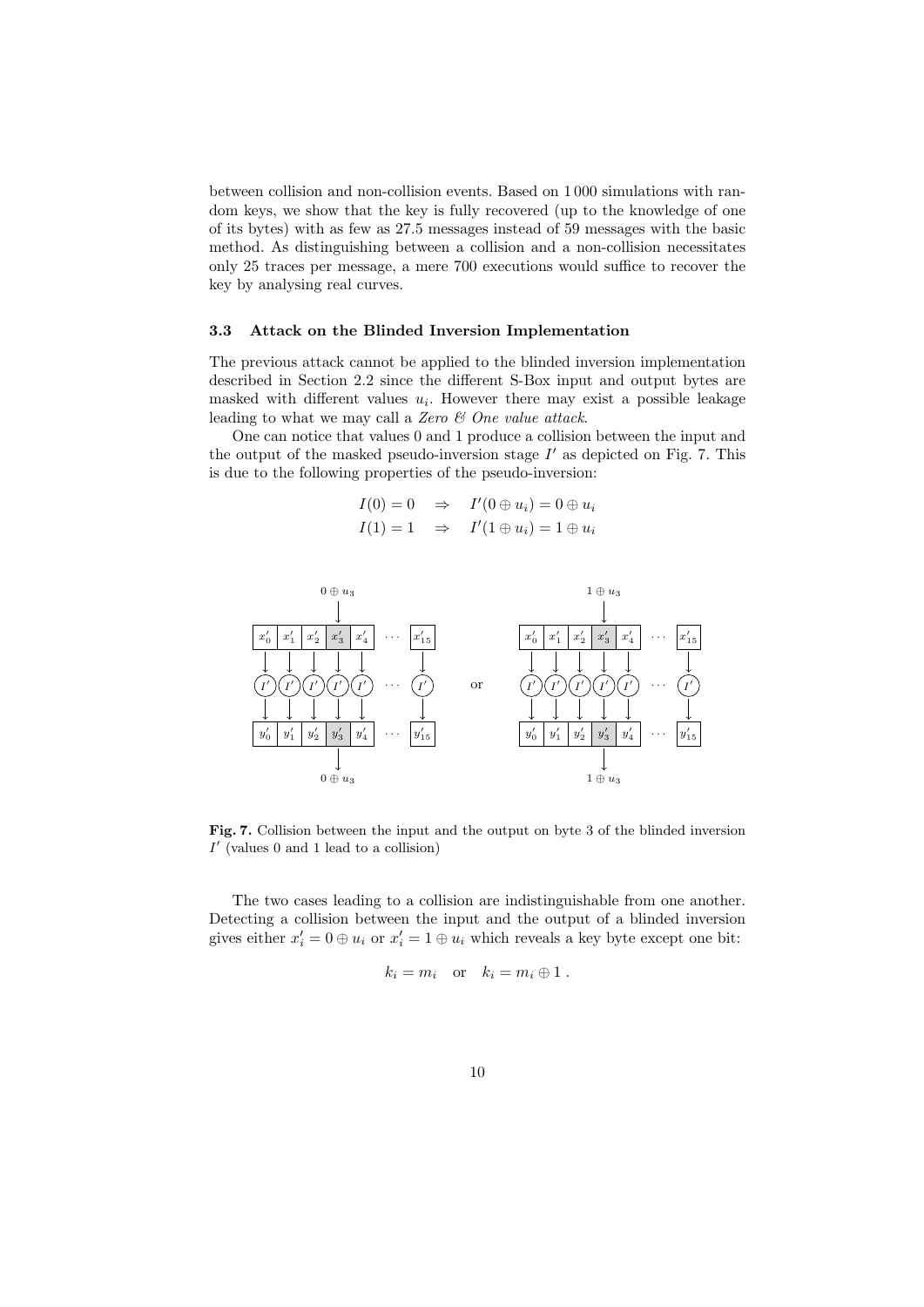**Description.** Assume we want to recover the 7 most significant bits of  $k_0$ . For every even byte value g we encrypt N times a single message M with  $m_0 = g$  and collect the corresponding power consumption traces  $T^{n,g}$ ,  $0 \le n \le N-1$ . Note that in this attack we only need to guess the 7 most significant bits because the least significant one is indistinguishable. Let's denote  $t_0$  and  $t_1$  the instants when  $x_0 \oplus u_0$  is loaded before the pseudo-inversion I, and when the result is stored respectively. For each of the N traces we extract the two segments  $T^{n,g}_{[t_0,t_0+l-1]}$  and  $T^{n,g}_{[t_1,t_1+l-1]}$  and construct the series  $\Theta^g_0 = (T^{n,g}_{[t_0,t_0+l-1]})_n$  and  $\Theta^g_1 = (T^{n,g}_{[t_1,t_1+l-1]})_n$ . For this step of our attack it is helpful to have some experience on the targeted implementation identify exactly where these two segments are located.

Applying the decision function  $\text{Collision}(\Theta_0^g, \Theta_1^g)$  for all the 128 possible values g will reveal two possibilities for  $k_0$ . Repeating this step for all key bytes allows the key space to be reduced to  $2^{16}$  values only. Note that a trick which allows to considerably reduce the number of traces is to encrypt the messages  $M^g = (g, g, \dots, g)$  with all bytes equal.

Results on Simulated Curves. As for previous attack on simulated curves, a relation is established when at least one point among the l points correlation curve is equal to 1. The attack is successful using  $N = 16$  curves for each key guess. Figure 8 shows the 128 correlation curves for all possible guesses on  $k_0$ . The black curve corresponds to the correct guess for  $k_0$ .

![](_page_11_Figure_3.jpeg)

Fig. 8. Collision-correlation curves in the pseudo-inversion of the first byte in  $GF(2^8)$ 

The attack on this second implementation has thus been validated on simulated curves. We did not acquire real curves for this implementation. Based on what has been observed on the previous attack (successful results obtained using simulations have led to successful results on the chip in practice), we believe that the attack would be successful on the real chip too, using a value for  $N$  of the same order to what was necessary for the first attack.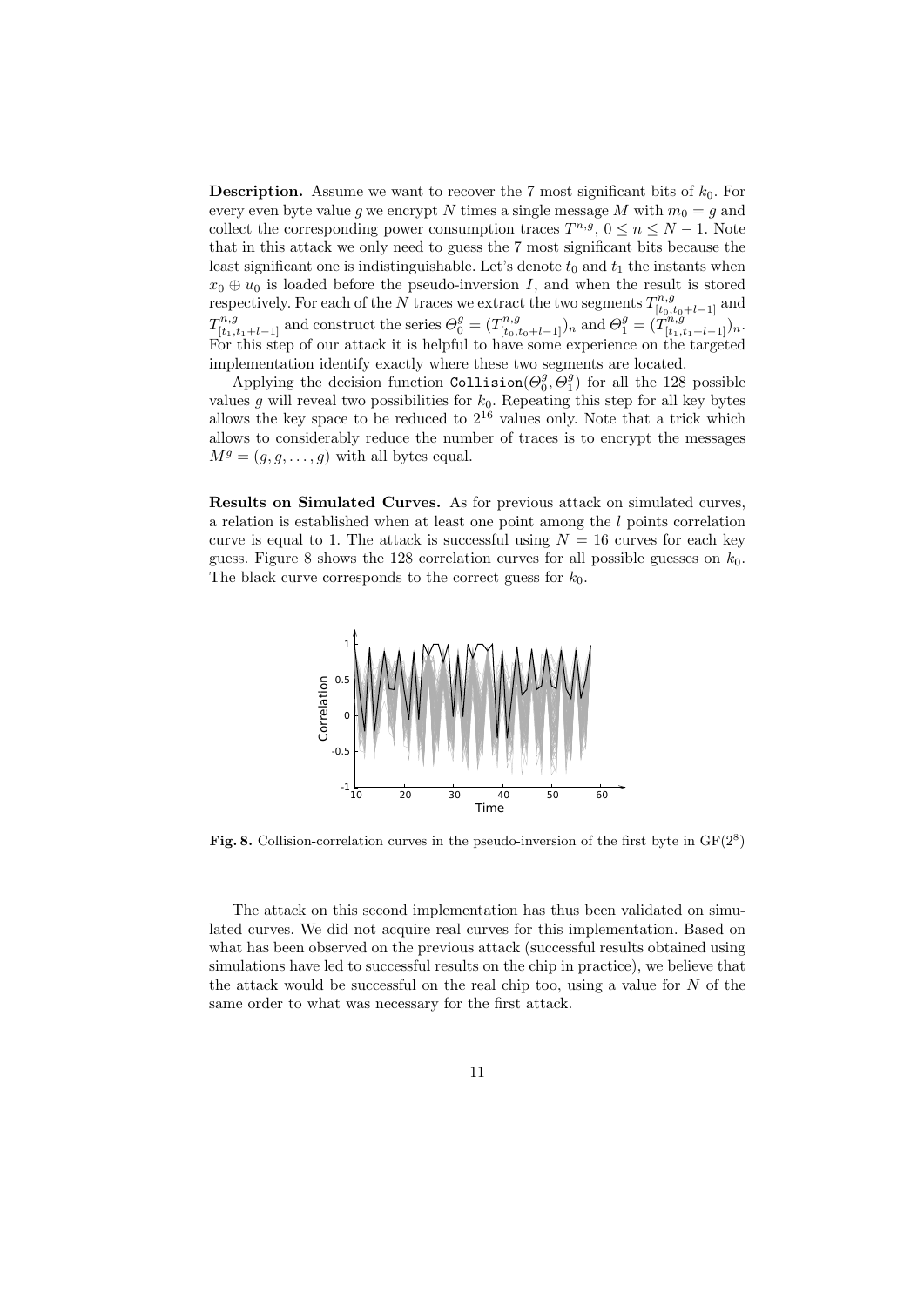### 4 Comparison with Second Order Analysis

In this section, we present a brief comparison between the collision-correlation method and some known second-order attacks. Our analysis was inspired from the recent framework introduced by Standaert et al. in [20] and refined later in [21]. This comparison gives an overview on the efficiency of these different second-order techniques, and highlights how much the collision-correlation analysis improves on second-order attacks.

Our analysis targets the first implementation only. We compared the collisioncorrelation analysis with the second-order analysis involving the absolute difference combining function  $f_1$ , the squared absolute difference combining function  $f_2$  and the normalized product combining function  $f_3$ , when using as distinguisher the Pearson linear correlation factor  $\hat{\rho}$ . Note that we did not used Mutual Information Analysis, whose results remain less efficient than the classical CPA in practice.

For sake of simplicity, we consider that the power consumption at instant t is the Hamming weight of the intermediate data involved in the computation plus a centered Gaussian noise  $\omega_{\sigma}$  with standard deviation  $\sigma$ . Therefore HW<sub>n</sub>(z) corresponds to the handling of the value  $z$  for the  $n$ -th encryption. We now define  $\theta_0$  and  $\theta_1$  as:

$$
\theta_0 = (HW_n(S(m_i \oplus k_i \oplus u) \oplus v) + \omega_{\sigma})_{0 \le n \le N-1}
$$
  

$$
\theta_1 = (HW_n(S(m_j \oplus k_j \oplus u) \oplus v) + \omega_{\sigma})_{0 \le n \le N-1}
$$

Let  $g_i$  (resp.  $g_j$ ) denote a guess on  $k_i$  (resp.  $k_j$ ). We compute the estimated values  $w_{g_i,g_j} = HW(S(m_i \oplus g_i) \oplus S(m_j \oplus g_j))$ . Considering the N messages we obtain the series  $W_{g_i,g_j} = (w_{g_i,g_j}^n)_{0 \leq n \leq N-1}$ . Using the combining function  $f_j$ , the right key bytes are obtained for the highest correlation value  $\hat{\rho}(f_j(\theta_0,\theta_1), W_{g_i,g_j}).$ 

Then as in [21] we execute many times the attack with the different combining functions and calculate the success rate of each one. Figure 9 shows two comparison graphs, one for  $\sigma = 0.75$  and the other for  $\sigma = 2$ . Both graphs plot the success rates on 50 runs with respect to the number of curves used.

![](_page_12_Figure_7.jpeg)

Fig. 9. Success rates of different simulated second-order attacks

We emphasise that in this comparison the second-order attacks are shown in a very favorable light. Indeed the correlation model used here is exactly the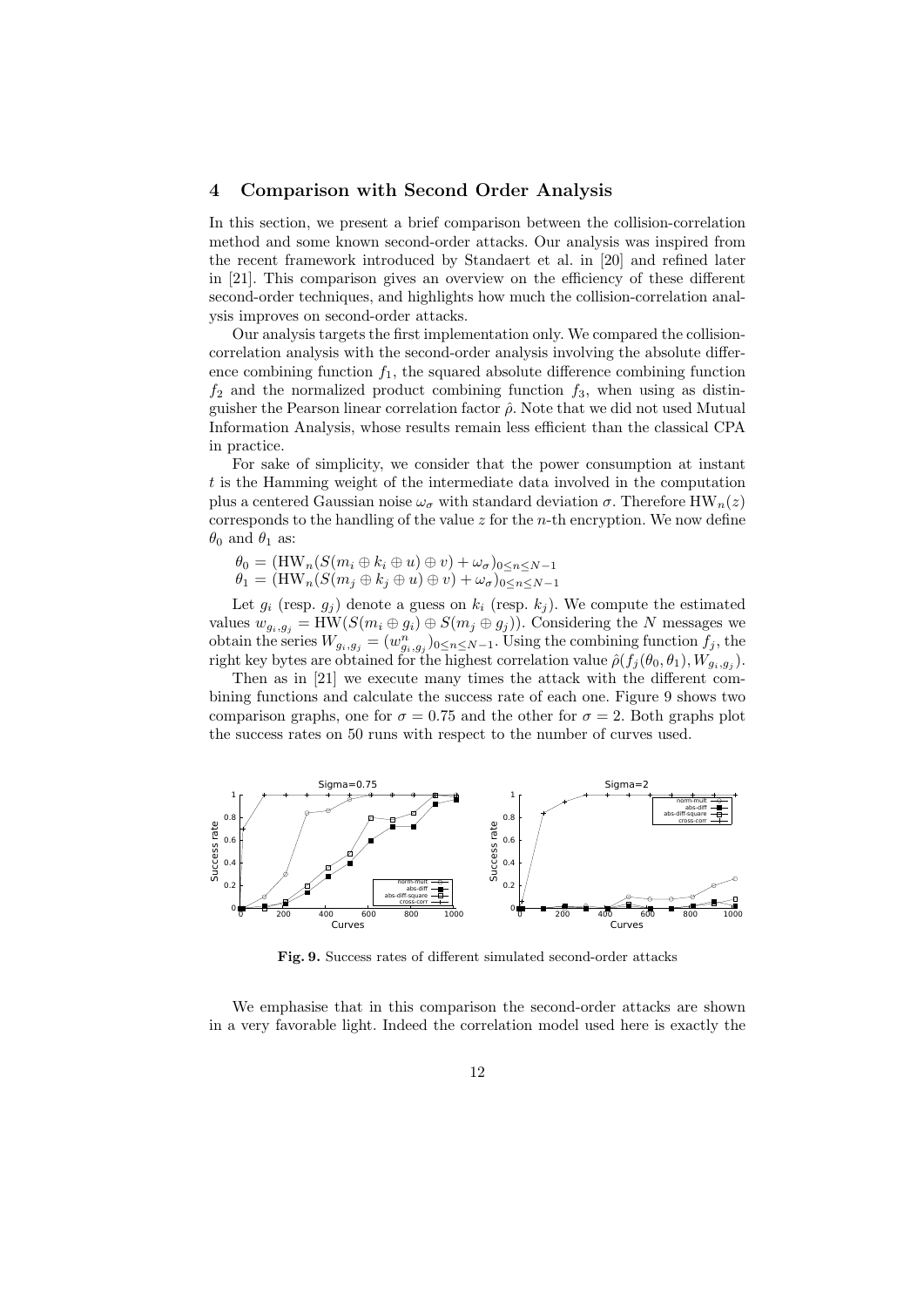one applied to simulate the curves. In practice an attacker would not have such good properties.

### 5 Countermeasures

The attacks presented in this paper defeat first-order protected implementations. Therefore, an obvious countermeasure would be to apply second-order masking. To the best of our knowledge, the best solution should be the countermeasure presented by Rivain et al. [17]. It allows the implementation of proven d-order DPA resistant AES for any  $d > 1$ .

Another countermeasure against our first attack may simply consist in executing the SubBytes function in a random order. Even if this method is not theoretically perfect, it may be sufficient to practically resist to second-order attacks. Considering the second implementation, we think that its main weakness is the use of a same mask before and after each byte pseudo-inversion. If the result is masked with a different value then the collision-correlation attack is no longer feasible.

It is also necessary to consider that depending on the quality of the hardware countermeasures provided by the device, these attacks can become much more complicated in practice.

## 6 Conclusion

We have presented a new collision-correlation analysis method on first-order secured AES implementations. We highlighted the fact that this kind of attack is more powerful and practicable than previous second-order power analyses, and increases the risk of these implementations being broken in practice. This confirms the necessity for developers to take into account how collisions of masked data may be unsafe in cryptographic implementations. A possible countermeasure could be the use of second (or higher) order resistant schemes.

Though we presented practical results on software implementations, we believe that this technique may also be a threat for hardware coprocessors. Therefore the collision-correlation threat should be taken into consideration by developers and designers during their embedded cryptographic design.

#### Acknowledgments

The authors would like to thank Sean Commercial for his valuable comments and advice on this manuscript. We would also like to thank the anonymous reviewers of this paper for their fruitful comments and advice.

# References

1. M.-L. Akkar and C. Giraud. An Implementation of DES and AES, Secure against Some Attacks. In C. Kaya Koç, D. Naccache, and C. Paar, editors, CHES, volume 2162 of Lecture Notes in Computer Science, pages 309–318. Springer, 2001.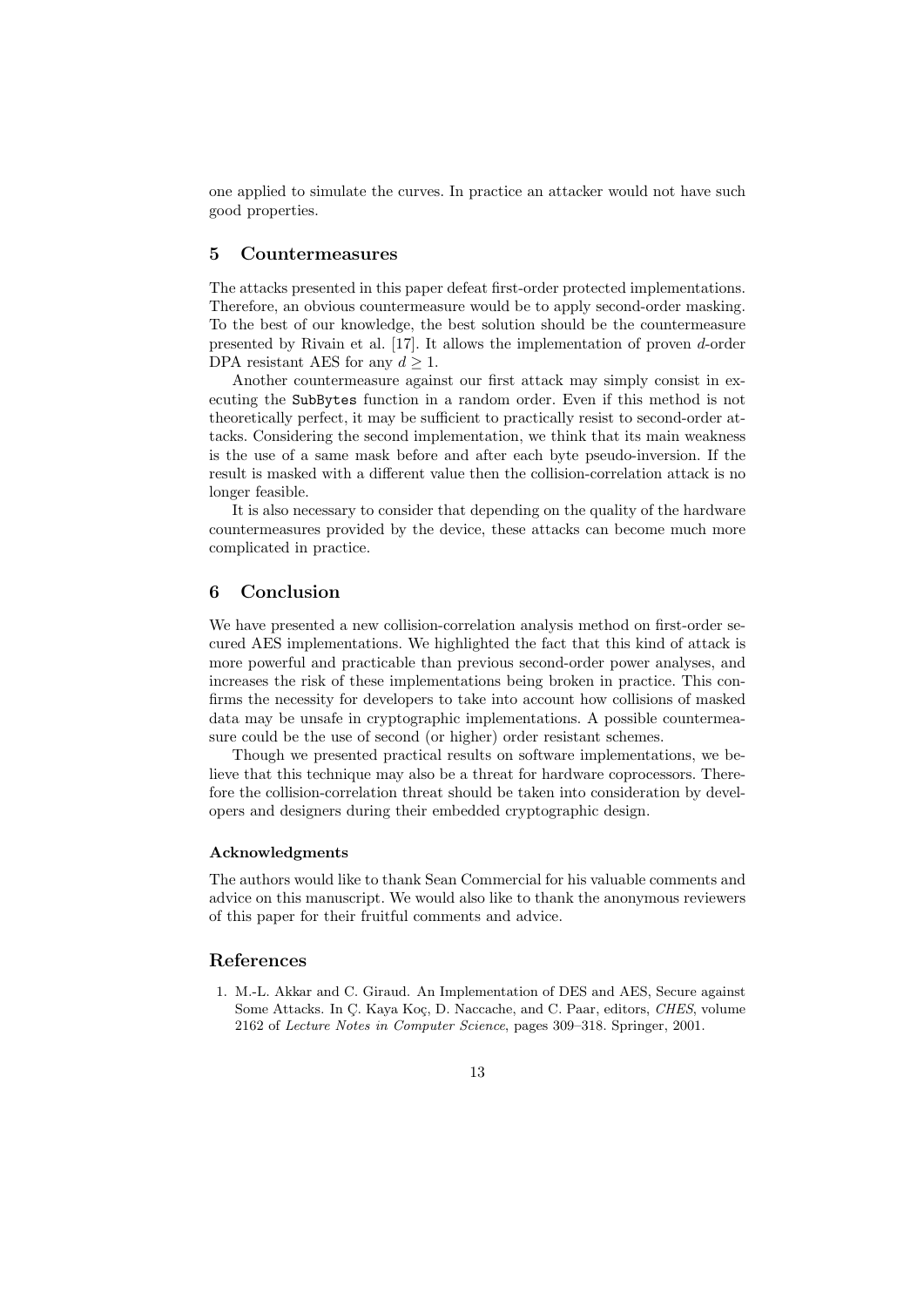- 2. A. Bogdanov. Improved Side-Channel Collision Attacks on AES. In Selected Areas in Cryptography - SAC 2007, pages 84–95, 2007.
- 3. A. Bogdanov. Multiple-Differential Side-Channel Collision Attacks on AES. In Cryptographic Hardware and Embedded Systems - CHES 2008, pages 30–44, 2008.
- 4. E. Brier, C. Clavier, and F. Olivier. Correlation Power Analysis with a Leakage Model. In M. Joye and J-J. Quisquater, editors, Cryptographic Hardware and Embedded Systems - CHES 2004, volume 3156 of Lecture Notes in Computer Science, pages 16–29. Springer, 2004.
- 5. D. Canright and L. Batina. A Very Compact "Perfectly Masked" S-Box for AES. In S. M. Bellovin, R. Gennaro, A. D. Keromytis, and M. Yung, editors, Applied Cryptography and Network Security, 6th International Conference - ACNS 2008, volume 5037 of Lecture Notes in Computer Science, pages 446–459, 2008.
- 6. C. Clavier. An Improved SCARE Cryptanalysis Against a Secret A3/A8 GSM Algorithm. In International Conference on Information Systems Security - ICISS 2007, pages 143–155, 2007.
- 7. B. Gierlichs, L. Batina, P. Tuyls, and B. Preneel. Mutual Information Analysis. In E. Oswald and P. Rohatgi, editors, Cryptographic Hardware and Embedded Systems CHES 2008, volume 5154 of Lecture Notes in Computer Science, pages 426–442. Springer, 2008.
- 8. J. Dj. Golic and C. Tymen. Multiplicative Masking and Power Analysis of AES. In B. S. Kaliski Jr., Ç. K. Koç, and C. Paar, editors, Cryptographic Hardware and Embedded Systems - CHES 2002, volume 2523 of Lecture Notes in Computer Science, pages 198–212. Springer, 2002.
- 9. P. C. Kocher, J. Jaffe, and B. Jun. Differential Power Analysis. In M. J. Wiener, editor, Advances in Cryptology - CRYPTO '99, volume 1666 of Lecture Notes in Computer Science, pages 388–397. Springer, 1999.
- 10. P.C. Kocher, J.M. Jaffe, and B.C. June. DES and Other Cryptographic Processes with Leak Minimization for Smartcards and other CryptoSystems, journal = US Patent 6,278,783, year = 1998,.
- 11. S. Mangard, E. Oswald, and T Popp. Power Analysis Attacks: Revealing the Secrets of Smart Cards. Springer, 2007.
- 12. S. Mangard, N. Pramstaller, and E. Oswald. Successfully Attacking Masked AES Hardware Implementations. In J. R. Rao and B. Sunar, editors, Cryptographic Hardware and Embedded Systems - CHES 2005, volume 3659 of Lecture Notes in Computer Science, pages 157–171. Springer, 2005.
- 13. T. S. Messerges. Using Second-Order Power Analysis to Attack DPA Resistant Software. In C. K. Koç and C. Paar, editors, Cryptographic Hardware and Embedded Systems - CHES 2000, volume 1965 of Lecture Notes in Computer Science, pages 238–251. Springer, 2000.
- 14. T.S. Messerges. Securing the AES Finalists Against Power Analysis Attacks. In B. Schneier, editor, Fast Software Encryption, 7th International Workshop - FSE 2000, volume 1978 of Lecture Notes in Computer Science, pages 150–164. Springer, 2001.
- 15. A. Moradi, O. Mischke, and T. Eisenbarth. Correlation-Enhanced Power Analysis Collision Attack. In CHES, pages 125–139, 2010.
- 16. E. Oswald, S. Mangard, N. Pramstaller, and V. Rijmen. A Side-Channel Analysis Resistant Description of the AES S-Box. In H. Gilbert and H. Handschuh, editors, Fast Software Encryption: 12th International Workshop, FSE 2005, volume 3557 of Lecture Notes in Computer Science, pages 413–423. Springer, 2005.